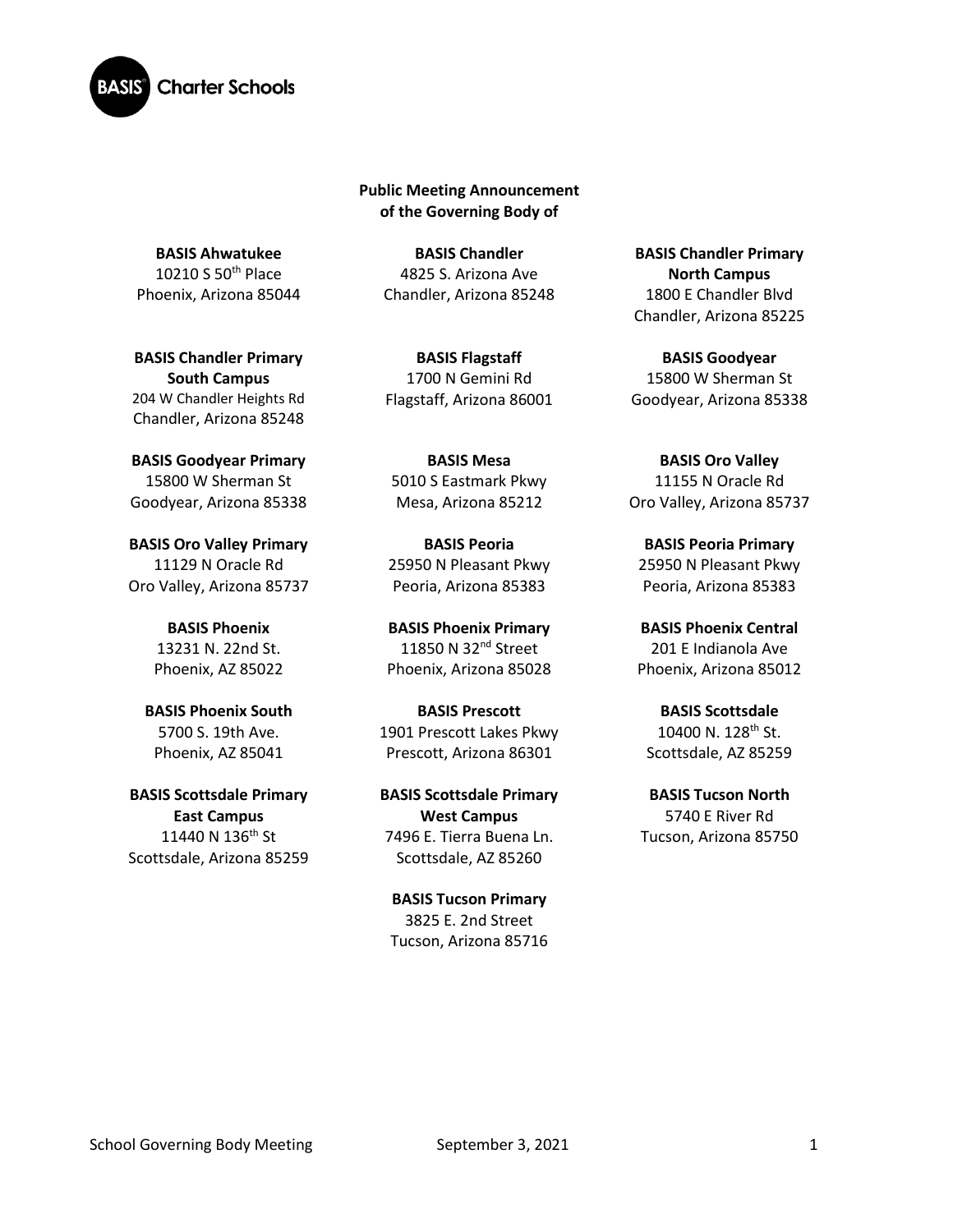

## **September 3, 2021 3:30 pm**

**Location** Microsoft Teams meeting **Join on your computer or mobile app [Click here to join the meeting](https://teams.microsoft.com/l/meetup-join/19%3ameeting_NDdhZjYyNGYtN2M4OS00YWI3LThhMzItODdmYTE3YjE4Mzk5%40thread.v2/0?context=%7b%22Tid%22%3a%22e5f3479c-502f-4e92-b060-0c0c560d6271%22%2c%22Oid%22%3a%22575e4f74-824e-48e9-9805-77af91568d41%22%7d) Or call in (audio only)** [+1 480-645-9056,,712952407#](tel:+14806459056,,712952407# ) United States, Phoenix [\(888\) 313-1543,,712952407#](tel:8883131543,,712952407# ) United States (Toll-free) Phone Conference ID: 712 952 407#

Members of the public may attend the meeting telephonically by dialing into the number provided.

Copies of materials may be requested in advance of the meeting by email at [info@basisschools.org](mailto:info@basisschools.org)

Public comment and requests to address the board on a specific agenda item may be submitted electronically prior to the beginning of the meeting to [info@basisschools.org.](mailto:info@basisschools.org) Comment will be limited to 2 minutes.

## **Agenda**

- 1. Call to Order
- 2. Review and possible action to approve the Minutes of the **July 30, 2021** meeting of the BASIS Ahwatukee, BASIS Chandler, BASIS Chandler Primary North Campus, BASIS Chandler Primary South Campus, BASIS Goodyear, BASIS Goodyear Primary, BASIS Flagstaff, BASIS Mesa, BASIS Oro Valley, BASIS Oro Valley Primary, BASIS Peoria, BASIS Peoria Primary, BASIS Phoenix, BASIS Phoenix Central, BASIS Phoenix Primary, BASIS Phoenix South, BASIS Prescott, BASIS Scottsdale, BASIS Scottsdale Primary – East Campus, BASIS Scottsdale Primary – West Campus, BASIS Tucson Primary, and BASIS Tucson North School Governing Bodies
- 3. Review and consideration of Resolution SGB22-30 to adopt the revised Instructional Time Model policy for the implementation of BASIS Short-Term Online Program.
- 4. Call to the Public This is the time for members of the public who have timely submitted a request to provide comment to address the School Governing Bodies. Members of the School Governing Body may not discuss items that are not specifically identified on the agenda. The School Governing Body will not take action on any matter presented during public comment that is not specifically identified on the agenda.
- 5. Adjourn